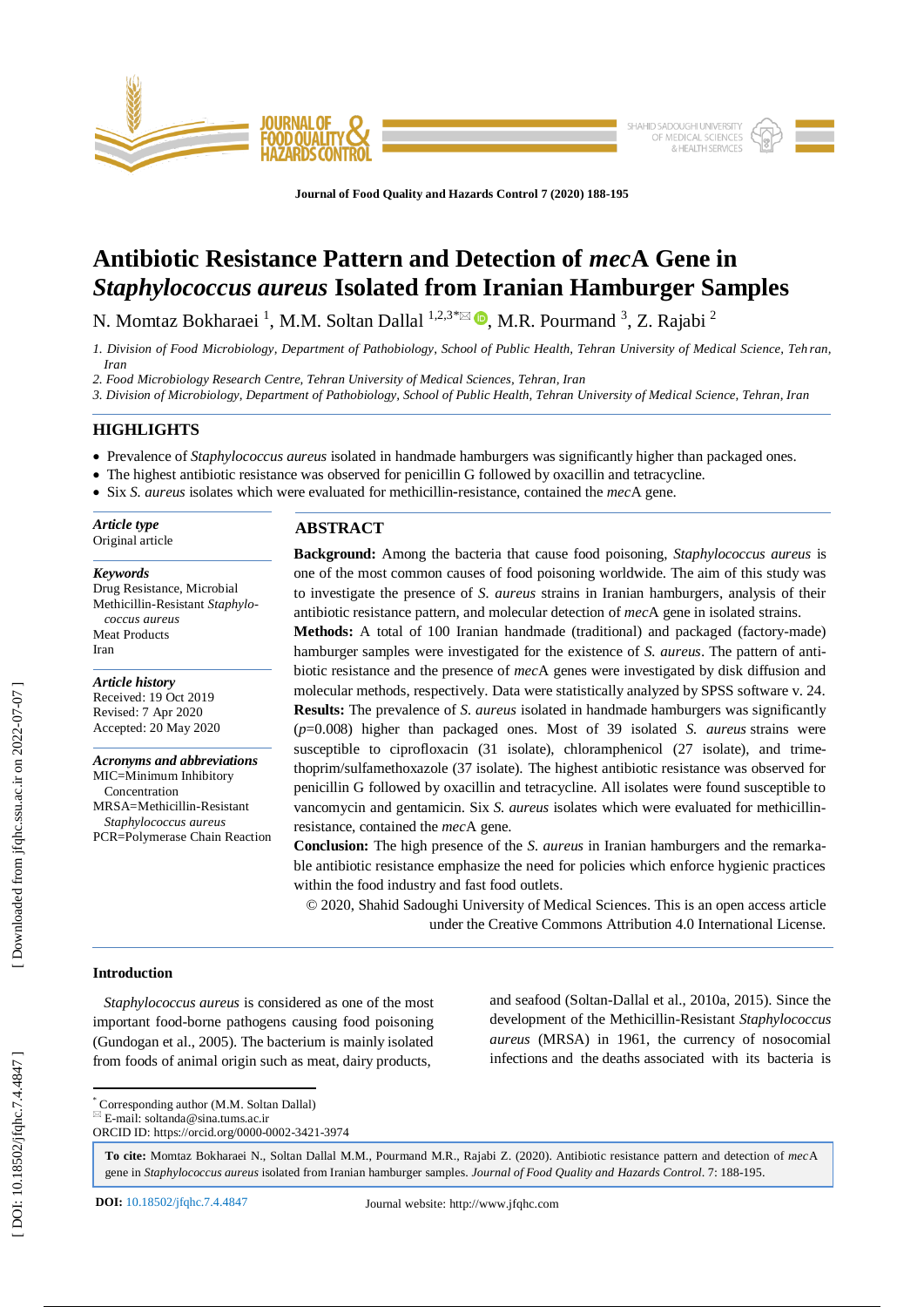increasing (Deng et al., 2015). Based on Clinical and Laboratory Standards Institute (CLSI, 2015) definition, MRSA are strains that show a Minimum Inhibitory Concentration (MIC) of ≥4 μg/ml for oxacillin (Raygada and Levine, 2009). Most of the MRSA strains showed resistance or decreased sensitivity to other antibiotic agents which finally leads to spread of these pathogens. Methicillin resistance mainly is attributed to *mec*A gene. This gene encodes Penicillin -Binding Protein 2a (PBP2a) causing decreased binding affinity for the β -lactam antibiotics (Berger-Bächi, 1999). Despite the presence of the *mec*A gene in all MRSA strains, they may show different levels of resistance. Furthermore, other genetic elements have been postulated to be involved in the mechanism of resistance (Matsuhashi et al., 1986). Resistance to cefoxitin is found to be a surrogate marker of MRSA with high accuracy (Fernandes et al., 2005).

 The consumption of foodstuffs with animal origin including meat products (e.g. hamburger) has increased remarkably all over the world. Therefore, contamination of hamburgers with *S. aureus* poses a great public health threat (Lee et al., 2005). Regular monitoring and analysis of the antibiotic resistance patterns of *S. aureus* strains isolated from different origins including meat products is crucial for final control of resistant strains.

 Currently, antibiotic susceptibility testing by disk diffusion and antibiotic dilution methods are employed for identification of antibiotic resistance for staphylococci (Al -Zu'bi et al., 2004). However, there are some limitations with these methods including low discrimination rate and high dependence on growth conditions. Nowadays, molecular DNA-based methods such as Polymerase Chain Reaction (PCR) have been established as a useful alternative to traditional detection methods. Moreover, the *mec*A gene, the structural determinant encoding PBP2a, is considered as a useful molecular marker of putative methicillin resistance in *S. aureus* (Elhassan et al., 2015; Soltan -Dallal et al., 2010b).

 The aim of present study was to investigate the presence of *S. aureus* strains in Iranian hamburger samples, analysis of their antibiotic resistance pattern, and molecular detection of *mec*A gene in isolated strains using PCR technique.

# **Materials and methods**

### *Sample collection*

 A total of 100 hamburger samples were randomly purchased from small grocery, supermarkets, and sandwich shops in Tehran City, Iran. The samples consisted of 25 handmade (traditional) and 75 packaged (factory -made) hamburgers containing 30, 60, and 80% meat ingredient

(n=25 for each type). The samples were placed in sterilized jars and cooling ice box (4 °C) and shipped immediately to the laboratory under sterile conditions. Samples of hamburger were prepared in accordance with the International Organization for Standardization (ISO, 2003) under laboratory conditions.

#### *Bacterial isolation and identification*

 Each sample (1 g) was weighed into sterile container diluted with 9 ml Giolitti -Cantoni broth (Merck, Germany) and homogenized in the container for 2 min. Ten ml of each sample incubated aerobically at 37 °C for 24 -48 h and spread -plated on Baird -Parker agar (BP; Merck, Germany) supplemented with egg yolk tellurite emulsion (50 ml/l) for incubation at 37 °C for 24 h. The biochemical and cultural characters of colonies and cell morphol ogy were investigated. Colonies of *S. aureus* appear dark gray to black, convex and shiny due to tellurite reduction. These colonies are normally surrounded by clear zones, a result of lecithinase activity. Typical colonies of *S. aureus* were submitted for the following tests: coagulase, catalase, DNase, acetoin production, and mannitol fermentation according to guidelines (Quinn et al., 2011). The reference strain used for microbiological analysis was *S. aureus* ATCC 25923.

## *Antibiotic susceptibility testing*

 Antibiotic susceptibility testing of *S. aureus* isolates was performed using the standard disk diffusion method on Mueller Hinton agar (Merck, Germany), as recommended by Clinical and Laboratory Standards Institute guidelines (CLSI, 2015) using *S. aureus* ATCC 25923 as a control strain. Briefly, Mueller Hinton agar media were inoculated with a suspension (equivalent to a 0.5 McFarland standard) of each *S. aureus* isolates. Disks (6 mm in diameter; Mast group LTD, Merseyside, UK) containing penicillin G (10 IU), ciprofloxacin (5 μg), erythromycin (15 μg), chloramphenicol (30 μg), clindamycin (2 μg), trimethoprim/sulfamethoxazole (25 μg), gentamicin (10 μg), oxacillin  $(1 \mu g)$ , and tetracycline  $(30 \mu g)$  were placed on media. A sterile disk was used for each test as a negative control indicator. The plates were incubated at 37 °C for 16 to 18 h; then the zones of growth inhibition were evaluated according to CLSI guidelines. Screening for MRSA strains and phenotype verification of *mec*A gene presence was performed by 30 -μg cefoxitin disk diffusion testing following the CLSI guidelines (CLSI, 2015). *S. aureus* strain COL (MRSA) used as control in this test. Furthermore, MICs were determined for all 39 isolates using Etest for vancomycin according to guidelines of CLSI (2015). The results of antibiotic susceptibility testing were classified into three groups; namely resistant, intermediate -resistan t, and susceptible.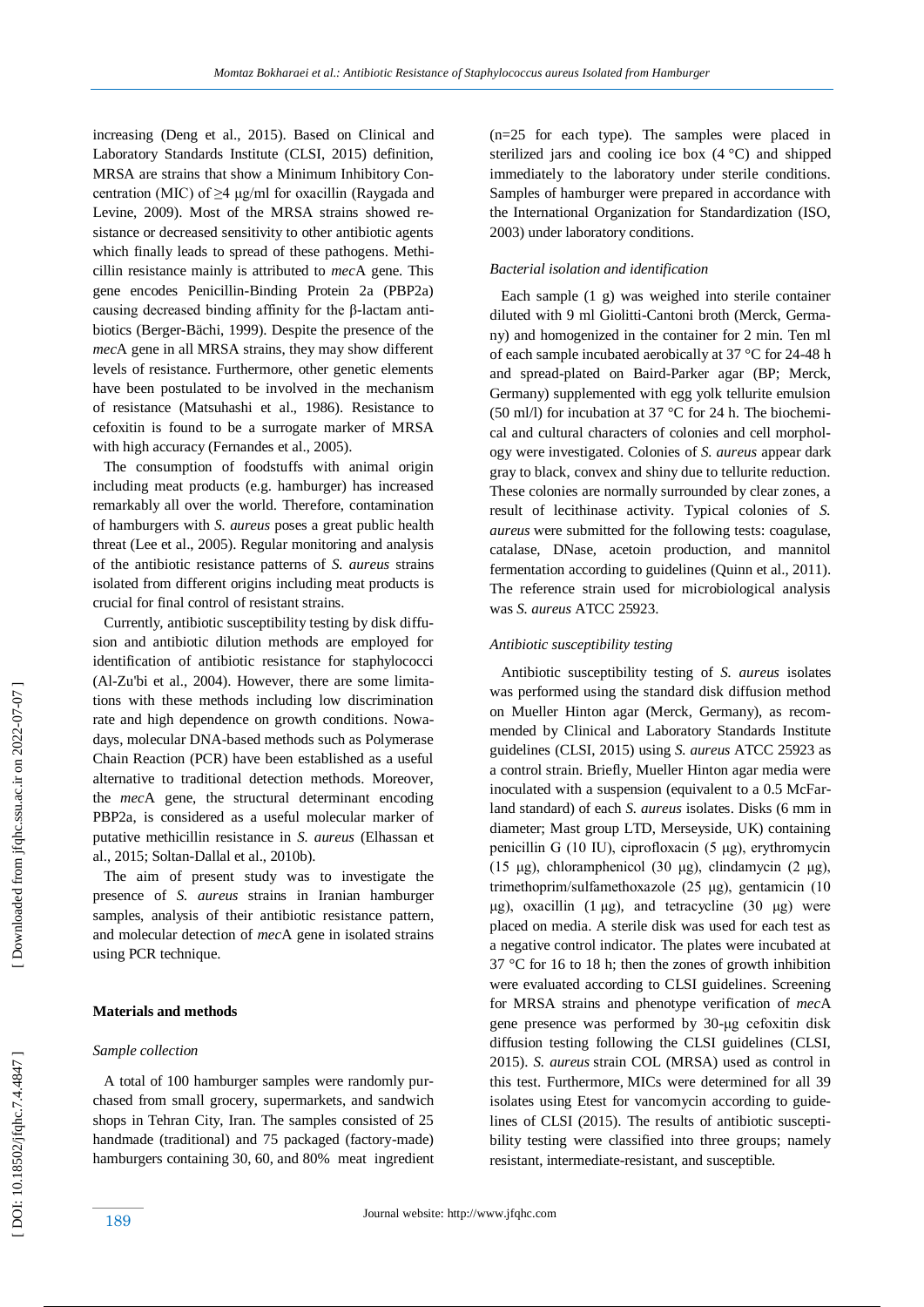## *PCR detection of mecA gene*

 All MRSA strains were investigated for the presence of *mec*A gene PCR as a gold standard assay according to Sakoulas et al. (2001). DNA extraction of MRSA strains isolated from Iranian hamburger samples was carried out using TENT (Tris -EDTANaCl -TritonX100) methods according to the instructions (Unno et al., 2015). Amplification of the methicillin resistance gene *mec*A was performed using specific primer pair of A -F 5′ -AAAATCGATGGTAAAGGTTGGC -3′ and *mec* A - R 5′AGTTCTGCAGTACCGGATTTGC -3′ based on Shahraz et al. (2012) synthesized by Pishgam Co . (Tehran, Iran).

 PCR amplification was carried out using a Primus 96 Plus thermal cycler (Peqlab Biotechnologie GmbH, Erlangen, Germany). The reaction solution was prepared by 12.5 µl Master mix (Pishgam Biotech, Iran) and 10.1 µl distilled water. Then 2 µl template DNA was added separately to each reaction tube with a final volume of 25 µl/reaction. The thermal steps were as follows: initial 5 min for denaturation step at 95 °C for one cycle followed by 35 cycles of denaturation in 30 s at 95 °C, annealing in 30 s at 60 °C, and extension in 40 s at 72 °C. The final extension was done in 5 min at 72 °C. PCR product was assessed using 1% agarose gel electrophoresis alongside by a 100 bp DNA ladder. For all reactions, *S. aureus*  ATCC 49476 (*mec*A positive) and ddH <sup>2</sup>O were used as positive and negative controls, respectively. The expected amplicon was a fragment with 533 bp in length.

#### *Sequence analysis*

 PCR products were purified using a QIAquick ® PCR Purification kit (Qiagen, Germany) according to the manufacturer's instructions. Genome sequencing was performed for all confirmed MRSA isolates. Genomic sequencing was performed by Takapozist Co. (Iran) and after loading the genomic sequence in BLASTn program (http://www.ncbi.nlm.nih.gov/BLAST/) at National Center for Biotechnology Information (NCBI), it was compared with similar genomic sequences in GenBank database.

## *Statistical analysis*

 Data of this research were statistically analyzed by SPSS software version 24 (SPSS, Inc., Chicago, USA) using the analysis of variance and the Chi-square tests. Differences between the mean values were significant when  $p<0.05$ .

## **Results**

#### *Isolation of S. aureus from hamburger samples*

 During the study, 39 *S. aureus* isolates were detected from hamburger samples (Table 1). The amount of *S. aureus* isolates was much higher than handmade burger samples (64%). As a result, there was a significant difference (*p*=0.008) in the frequency of *S. aureus* isolates between handmade and packaged hamburgers. Besides, burgers with different percentages of meat were significantly different in terms of *S. aureus* contamination (*p*=0.037). In contrast, there was no association between brand marks of hamburgers and contamination with *S. aureus*  (*p*=0.076).

### *Antibiotic resistance of S. aureus isolates*

 All the isolates were tested against different antibiotics. The antibiotic resistance pattern of the isolates is shown in Table 2. Among 39 *S. aureus* isolates, most of strains were susceptible to ciprofloxacin (31 isolate), chloramphenicol (27 isolate), and trimethoprim/sulfamethoxazole (37 isolate). The highest resistance was observed for penicillin G followed by oxacillin. No vancomycin or gentamicin resistances were found among these 39 isolates. Only 6 isolates (15.38%) were resistant to cefoxitin. Resistance to cefoxitin is considered as a marker of MRSA stains. The MRSA strains were isolated equally from packaged (factory -made) and handmade (traditional) hamburgers.

#### *Susceptibility to vancomycin*

 The results obtained by Etest showed that all the *S. aureus* isolates were susceptible to vancomycin with MICs varying from 0. 5 to 2 μg/ml (Figure 1). According to CLSI (2015) guidelines, MIC concentrations  $2 \leq 4-8$ , and  $\geq$ 16 μg/ml were considered as susceptible, intermediate-resistance and resistant, respectively illustrated in Figure 1).

# *MRSA analysis of S. aureus isolates using PCR detection of mecA gene*

 In the present study, molecular detection of *mec* A gene, as a specific gene target of MRSA, was performed for all 39 *S. aureus* strains isolated from hamburger samples using PCR method. The result of PCR assay showed the band with 533 bp size (Figure 2) in 6 (15.38%) isolates. It confirms the presence of the *mec* A gene in the methicillin -resistant isolates.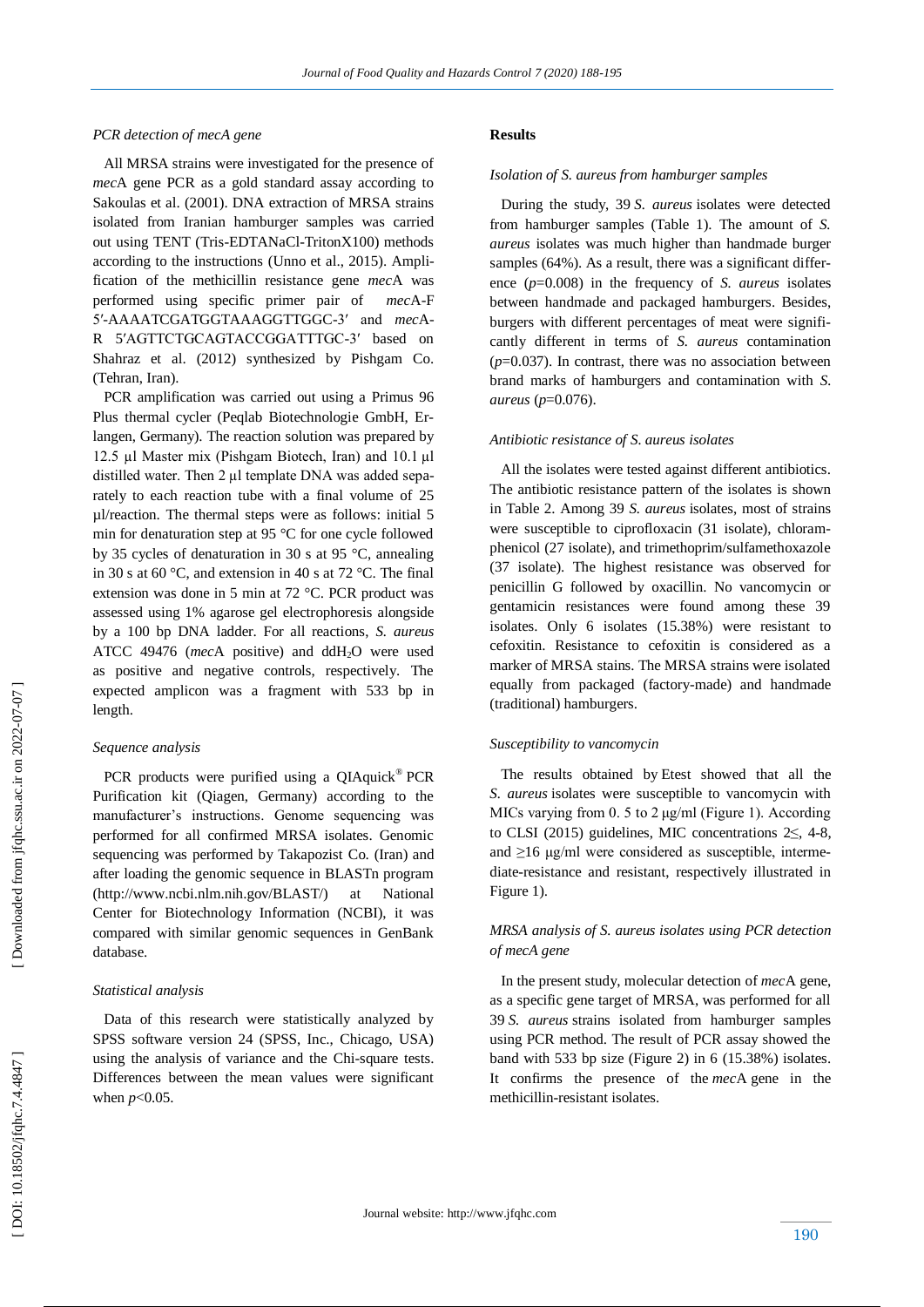**Table 1:** Frequency of *Staphylococcus aureus* strains isolated from packaged and handmade hamburgers

| Samples type        | Sample size | No. $(\% )$ of S. <i>aureus</i> strains |
|---------------------|-------------|-----------------------------------------|
| Handmade            | 25          | 16(64)                                  |
| Packaged (30% meat) | 25          | 7(28)                                   |
| Packaged (60% meat) | 25          | 11 (44)                                 |
| Packaged (80% meat) | 25          | 5(20)                                   |
| Total               | 100         | 39 (39)                                 |

**Table 2:** Antibiotic resistance of *Staphylococcus aureus* isolates (n=39) obtained from Iranian hamburger samples

| <b>Antibiotic</b>             | <b>Resistant</b><br>No(%) | <b>Intermediate</b><br>$\mathrm{No}$ (%) | <b>Susceptible</b><br>$\mathrm{No}(\% )$ |
|-------------------------------|---------------------------|------------------------------------------|------------------------------------------|
|                               |                           |                                          |                                          |
| Ciprofloxacin                 | 2(5.12)                   | 6(15.38)                                 | 31 (97.48)                               |
| Erythromycin                  | 11(28.20)                 | 17 (43.58)                               | 11(28.20)                                |
| Clindamycin                   | 11 (28.20)                | 20 (51.28)                               | 8 (20.51)                                |
| Chloramphenicol               | 1(2.56)                   | 11(28.20)                                | 27(69.23)                                |
| Cefoxitin (as marker of MRSA) | 6(15.38)                  | 0(0.00)                                  | 33 (84.61)                               |
| Trimethoprim/sulfamethoxazole | 1(2.56)                   | 1(2.56)                                  | 37 (94.87)                               |
| Vancomycin                    | 0(0.00)                   | 0(0.00)                                  | 39 (100)                                 |
| Tetracycline                  | 15 (38.46)                | 4(10.25)                                 | 20 (51.28)                               |
| Gentamicin                    | 0(0.00)                   | 0(0.00)                                  | 39 (100)                                 |
| Oxacillin                     | 23 (58.97)                | 0(0.00)                                  | 16(41.02)                                |



**Figure 1** : *Staphylococcus aureus* isolates with different Minimum Inhibitory Concentration (MIC) ranges for vancomycin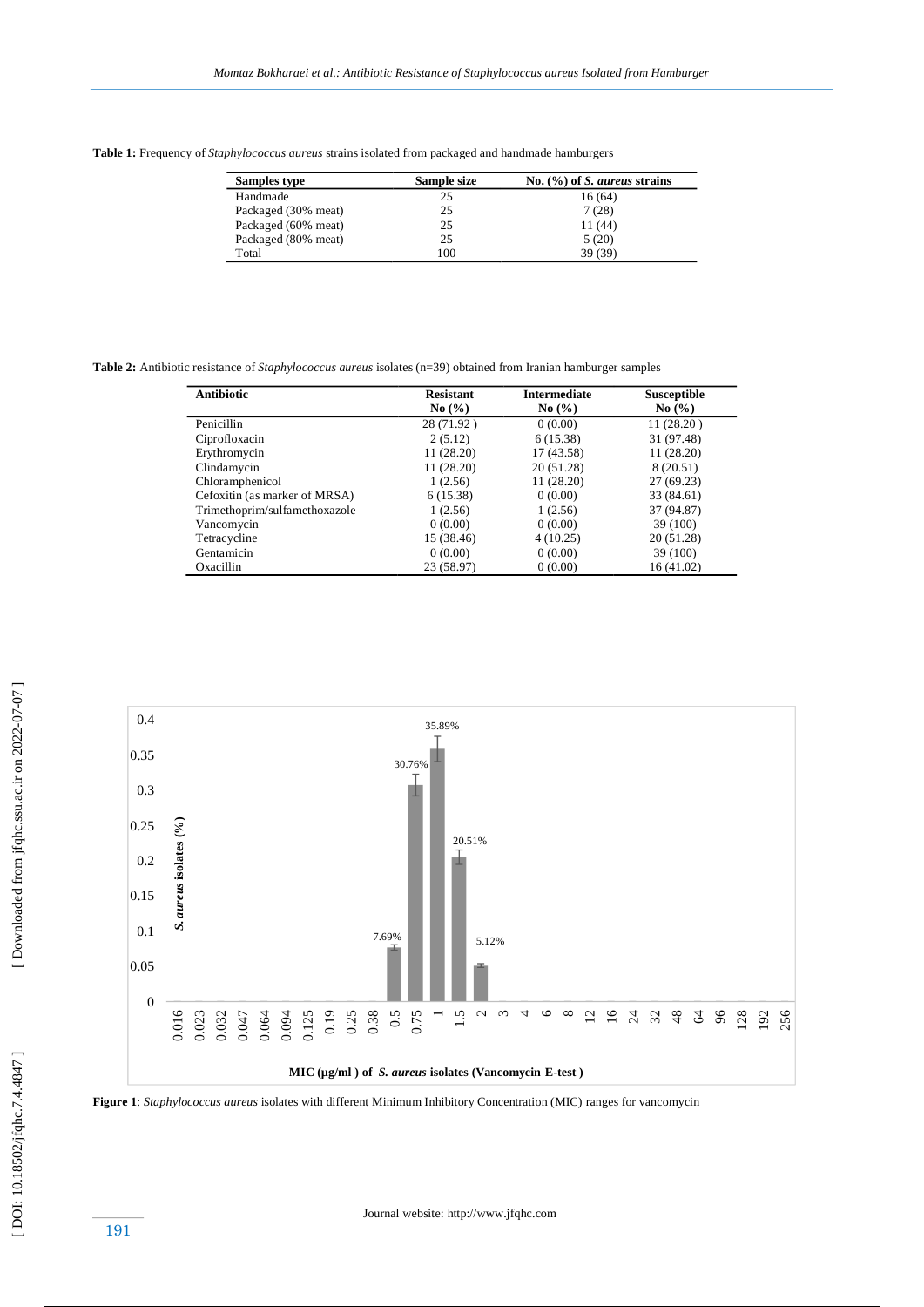

**Figure 2 :** Agarose gel electrophoresis analysis of PCR amplification products of *mec* A gene, extracted from *Staphylococcus aureus* strains isolated from packaged and handmade hamburger samples. Lane M: 100 bp DNA ladder, lane N: negative control, lane P: positive control (*S. aureus* strain COL; 533 bp), Lane 1 -6: positive isolates for *mec*A gene

#### **Discussion**

 *S. aureus* is involved in a nosocomial infection and food -borne illness. Human acts as a carrier and may contribute to the spread of this bacteria (Aycicek et al., 2005; Shahraz et al., 2012; Shawish and Al -Humam, 2016; Soltan -Dallal et al., 2016 ). *S. aureus* is considered as a main cause of food poisoning following ingestion of staphylococcal enterotoxins (Hennekinne et al., 2012; Sharifi -Yazdi et al., 2016).The food contamination with *S. aureus* commonly occurs by workers who have skin lesions containing *S. aureus*, or by sneezing or coughing (Gundogan et al., 2005). In the present study, high percentage of *S. aureus* contamination (39%) was found in handmade and packaged hamburgers marketed in Iran. Similar studies in Turkey showed *S. aureus* contamination in 53% of meat and chicken (Gundogan et al., 2005) and 61% of raw milk, pasteurized milk, and ice cream samples (Gundogan et al., 2006). Another study in Brazil revealed that 68% of raw hamburgers and 14% of sandwiches are contaminated with *S. aureus* (Contreras et al., 2015). Similarly, Shahraz et al. (2012) reported 25% contamination with *S. aureus* in hamburgers in Tehran, Iran. High level of contamination with *S. aureus* in hamburger samples poses a serious health hazard to the community and emphasizes requirement for the more efficient hygiene practice to decrease the level of contamination in meat products.

 Consumption of ready -to -cook meat products such as hamburger has been dramatically increased all over the world. It is delicious and enjoyable with an easy consumption method (Nejad et al., 2014). Approximately, five billion hamburgers are consumed by Americans each year. Lipid oxidation and microbial contamination during the maintenance period are considered as two important factors, affecting the quality of this food material (Prayson et al., 2008). Foods contaminated with *S* . *aureus* after preparation are considered a significant food threat. Because of the processing manner, there are no other microbes in them. A wide variety of factors can affect the hygiene of hamburgers, including hamburger composition (protein, water, lipids and etc.), storage condition, the age and physiological phase of bacterium, time and temperature of freezing period, cooking process, and handling after cooking (Shahraz et al., 2012). In present study handmade hamburgers showed higher contamination which emphasizes that human involvement in preparation and processing may be an important risk factor. Packaged hamburgers are freezed shortly after their processing during storing and distribution until they are shipping for customer or prepared for serving. During freezing, cold shock gradually decreases bacterial popu lation in hamburger. Nowadays, handmade unpacked hamburgers are sold in some food stores. There is no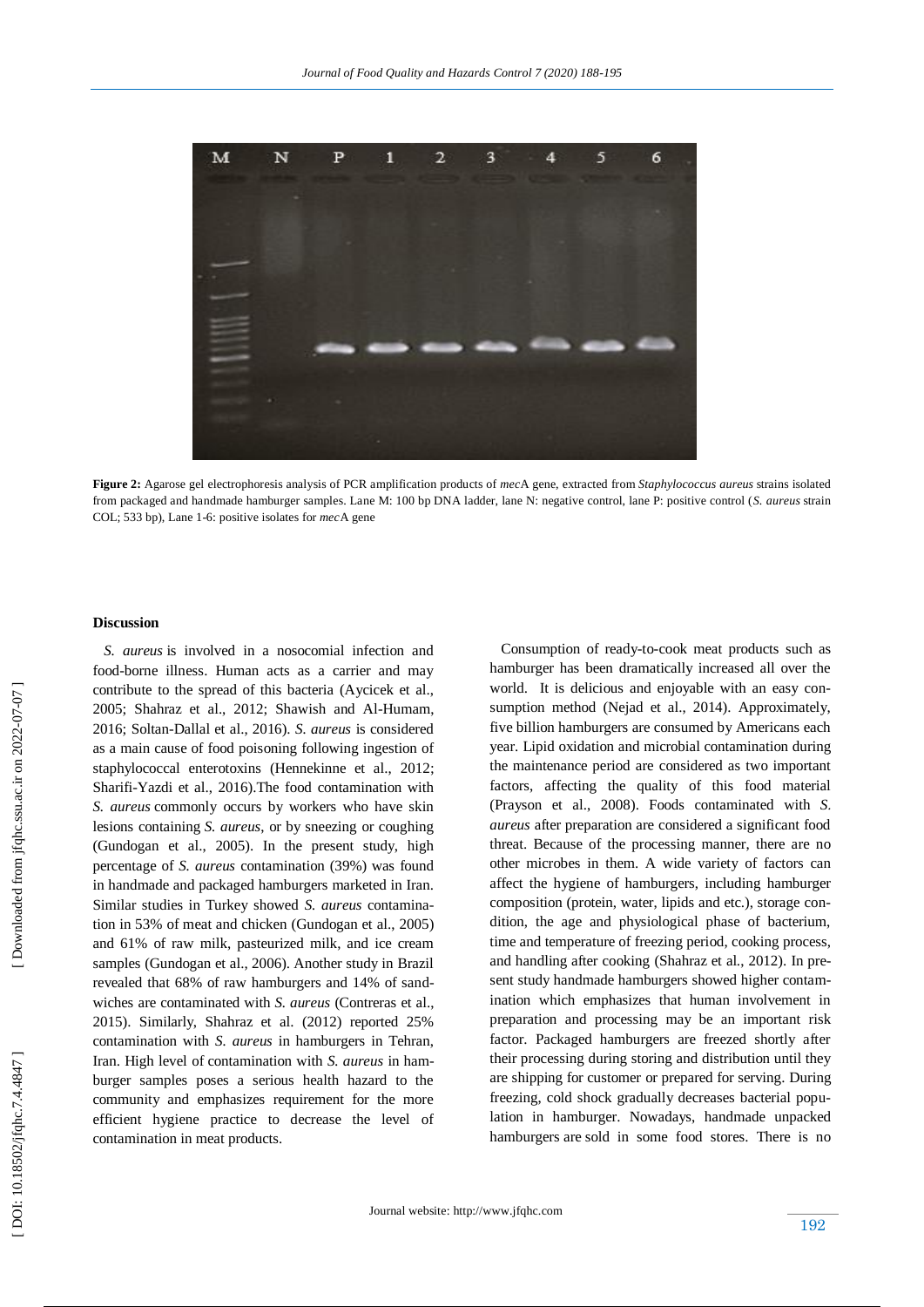clear history regarding the quality of their processing which makes them as a health hazard to the community. According to Iranian National Standard for meat products, Number 2304, hamburgers are classified in three groups based on red meat content as follows: 30%, 60 - 74%, and 75 -95%. A hamburger with less than 60% red meat contains vegetable protein mainly soy protein, while others are not permitted (INSO, 2016). Furthermore, we found that hamburgers with 60% meat were associated with higher level of contamination. Hamburgers with 60% meat contain more non-meat ingredients such as fillers and binders which in combination with meat made an ideal environment for bacterial growth. Some common filler ingredients used in hamburgers are egg, whey powder, and powdered milk. In contrast, hamburgers with 80% meat contain minimum amount of filler and binding ingredients. Furthermore, 30% hamburgers usually use plant originating proteins such as soybean and gluten which are not suitable for bacterial growth (INSO, 2016).

 Nowadays, antibiotic resistant *S. aureus* strains are considered as a major healthcare problem as they cause numerous nosocomial and community -acquired pathological infections. There are some reports of resistant *S. aureus* transmission by contaminated milk, meat, and retail chicken products (Gündoğan et al., 2006) . In the present study, 71% and 58% of *S. aureus* strains obtained from hamburgers were resistant to penicillin G and oxacillin, respectively. Penicillin and oxacillin are of the commonly used antibiotics for treatment of infections in humans and animals. Overuse of these antibiotics leads to occurrence of resistance. Furthermore, administration of antibiotics to food -producing animals for therapeutic purposes, use of antibiotics with poor activity or inappropriate administering of dosage level are main factors contributing to the antibiotic resistant (Al -Zu'bi et al., 2004) . Previous studies showed different rate of resistance to antibiotics. A study on *S. aureus* strains isolated from hamburgers distributed in Tehran, Iran revealed that resistance to methicillin was 89% (Shahraz et al., 2012) . Acco et al. (2003) showed that 70% of strains of *S. aureus* isolated from Brazilian food handlers were resistant to penicillin. In several countries, however, large -scale studies revealed that resistance of the microorganism to penicillin is nearly 60% (Contreras et al., 2015). Antibiotic resistance may limit our therapeutic options and so, restrictive policies are needed to prevent further health problems .

 The presence of high levels of contamination in hamburgers as well as their high levels of resistance to antibacterial agents shows that the existence of scientific and specific guidelines to prevent increased contamination and resistance is essential to maintain hygiene at different levels from production to consumption. Establishing a microbial resistance monitoring system is one of the measures that must be taken in every country. If disease monitoring is usually available, treatment failure is identified in the early stages, in which case a decision to change the medication. Although the strains were resistant to different antibiotics, they were completely susceptible to vancomycin and gentamicin. Vancomycin is considered as a drug of choice for MRSA treatment in humans. Clinicians should carefully reconsider the use of vancomycin -based combination therapies for the treatment of infection due to methicillin -resistant *S. aureus* (Deresinski, 2009) .

 Following elevated incidence and spread of MRSA, development of fast and sensitive laboratory methods is crucial for the immediate identification of multiple antibiotic -resistant MRSA. Previously, DNA -based detection of antibiotic resistance genes was performed by PCR methods for the gene targets of *mec*A (Shahraz et al., 2012). Finding of *mec*A gene is regarded as a major evidence for the detection of MRSA isolates as observed in present study. Microbiological susceptibility testing was performed using cefoxitin for phenotypic identification of MRSA strains.

 The comparison between standard disk diffusion, as a phenotypic method, and PCR, as a genotypic method, were previously discussed in some other studies (Al - Zu'bi et al., 2004; Anand et al., 2009; Baddour et al., 2007; Boşgelmez -Tınaz et al., 2006; Mathews et al., 2010; Mimica et al., 2007; Shahraz et al., 2012; Soltan - Dallal et al., 2010b; Swenson et al., 2005; Velasco et al., 2005) .

# **Conclusion**

 The high presence of the *S. aureus* in Iranian hamburgers and the remarkable antibiotic resistance emphasize the need for policies which enforce hygienic practices within the food industry and fast food outlets. Although all *S. aureus* strains were susceptible to vancomycin and gentamicin, the *S. aureus* strains have shown resistance to one or more antibiotics causing important therapeutic implications in the future. More restrictive policies on the use of antibiotics in animals, Good Manufacturing Practices (GMP), and Hazard Analysis Critical Control Point (HACCP) systems in food industries are recommended to overcome current problems.

## **Author contributions**

 N.M.B. and M.M.S.D. designed the study; N.M.B. and Z.R. conducted the experiments; M.M.S.D. and M.R.P. analyzed the data; N.M.B. wrote the manuscript. All authors revised and approved the final manuscript.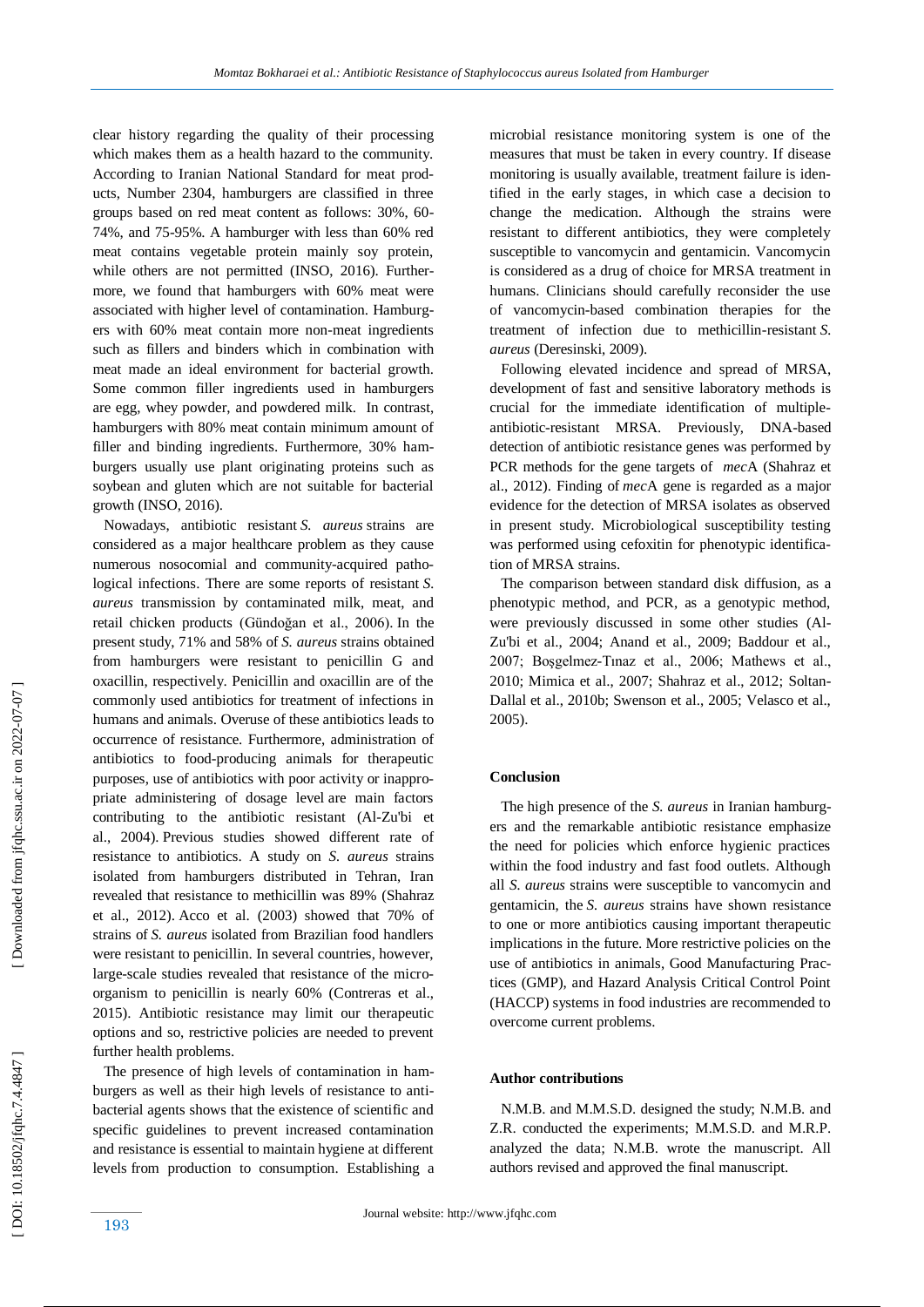#### **Conflicts of interest**

 The authors declare that there is no conflict of interest regarding the publication of this article.

#### **Acknowledgements**

 This paper was a part of a research project (research contract No. 32127) approved by the Food Microbiology Research Center, Tehran University of Medical Sciences, Tehran, Iran. We thank financial support of Tehran University of Medical Sciences, Tehran, Iran.

#### **Reference s**

- Acco M., Ferreira F.S., Henriques J.A.P., Tondo E.C. (2003). Identification of multiple strains of *Staphylococcus aureus* colonizing nasal mucosa of food handlers. *Food Microbiology.*  20: 489 -493. [DOI: 10.1016/S0740 [-0020\(03\)00049](https://doi.org/10.1016/S0740-0020\(03\)00049-2) - 2 [
- Al -Zu'bi E., Bdour S., Shehabi A.A. (2004). Antibiotic resistance patterns of *mec* A -positive *Staphylococcus aureus* isolates from clinical specimens and nasal carriage. *Microbial Drug*  Resistance. 10: 321-324. [DOI: 10.1089/mdr.2004.10.321]
- Anand K.B., Agrawal P., Kumar S., Kapila K. (2009). Comparison of cefoxitin disc diffusion test, oxacillin screen agar, and PCR for *mec*A gene for detection of MRSA. *Indian Journal of Medical Microbiology.* 27: 27 -29.
- Aycicek H., Cakiroglu S., Stevenson T.H. (2005). Incidence of *Staphylococcus aureus* in ready -to -eat meals from military cafeterias in Ankara, Turkey. *Food Control.* 16: 531 -534. [DOI: 10.1016/j.foodcont.2004.04.005]
- Baddour M.M., AbuElKheir M.M., Fatani A.J. (2007). Comparison of *mec* A polymerase chain reaction with phenotypic methods for the detection of methicillin -resistant *Staphylococcus aureus*. *Current Microbiology.* 55: 473 -479. ]DOI: 10.1007/ s00284-007-9015-6]
- Berger -Bächi B. (1999). Genetic basis of methicillin resistance in *Staphylococcus aureus*. *Cellular and Molecular Life Sciences*. 56: 764-770. [DOI[: 10.1007/s000180050023](https://doi.org/10.1007/s000180050023)]
- Boşgelmez -Tınaz G., Ulusoy S., Arıdoğan B., Coşkun -Arı F. (2006). Evaluation of different methods to detect oxacillin resistance in *Staphylococcus aureus* and their clinical laboratory utility. *European Journal of Clinical Microbiology*  and Infectious Diseases. 25: 410-412. [DOI: 10.1007/s10096-006-0153-8]
- Clinical and Laboratory Standards Institute (CLSI). (2015). Performance standards for antimicrobial susceptibility testing; twenty -fifth informational supplement. CLSI document M100 - S25. Wayne, PA.
- Contreras C.P.Á., da Silva L.N.N., Ferreira D.C.G., dos Santos Ferreira J., de Castro Almeida R.C. (2015). Prevalence of methicillin -resistant *Staphylococcus aureus* in raw hamburgers and ready -to -eat sandwiches commercialized in supermarkets and fast food outlets in Brazil. *Food and Nutrition Sciences.*  6: 1324 -1331. ]DOI: 10.4236/fns.2015.614138 [
- Deng Y., Liu J., Peters B.M., Chen L., Miao J., Li B., Li L., Chen D., Yu G., Xu Z., Shirtliff M.E. (2015). Antimicrobial resistance investigation on *Staphylococcus* strains in a local hospital in Guangzhou, China, 2001 -2010. *Microbial Drug*  Resistance. 21: 102-104. [DOI: 10.1089/mdr.2014.0117]
- Deresinski S. (2009). Vancomycin in combination with other antibiotics for the treatment of serious methicillin -resistant *Staphylococcus aureus* infections. *Clinical Infectious*  Diseases. 49: 1072-1079. [DOI: 10.1086/605572]
- Elhassan M.M., Ozbak H.A., Hemeg H.A., Elmekki M.A., Ahmed L.M. (2015). Absence of the *mec*A gene in methicillin resistant *Staphylococcus aureus* isolated from different clinical

specimens in Shendi city, Sudan. *BioMed Research International.* [DOI:10.1155/2015/895860 [

- Fernandes C.J., Fernandes L.A., Collignon P. (2005). Cefoxitin resistance as a surrogate marker for the detection of methicillin -resistant *Staphylococcus aureus*. *Journal of Antimicrobial Chemotherapy.* 55: 506 -510. ]DOI: 10.1093/jac/ dki052]
- Gundogan N., Citak S., Turan E. (2006). Slime production, DNase activity and antibiotic resistance of *Staphylococcus aureus* isolated from raw milk, pasteurised milk and ice cream samples. Food Control. 17: 389-392. [DOI:10.1016/j. foodcont.2005.01.006 [
- Gundogan N., Citak S., Yucel N., Devren A. (2005). A note on the incidence and antibiotic -resistance of *Staphylococcus aureus* isolated from meat and chicken samples. *Meat Science* . 69: 807-810. [DOI: 10.1016/j.meatsci.2004.10.011]
- Hennekinne J.A., De Buyser M.L., Dragacci S. (2012). *Staphylococcus aureus* and its food poisoning toxins: characterization and outbreak investigation. *FEMS Microbiology Reviews* . 36: 815 -836. ]DOI: 10.1111/j.1574 - 6976.2011.00311.x [
- Iranian National Standardization Organization (INSO). (2016). Raw frozen hamburger -Specifications and test methods. No. 2304.
- International Organization for Standardization (ISO). (2003). Microbiology of food and animal feeding stuffs -Horizontal method for the enumeration of coagulase -positive staphylococci. *Staphylococcus aureus* and other species. Part 3: Detection and MPN technique for low numbers. No. 6888 - 3
- Lee J.W., Park K.S., Kim J.G., Oh S.H., Lee Y.S., Kim J.H., Byun M.W. (2005). Combined effects of gamma irradiation and rosemary extract on the shelf -life of a ready -to -eat hamburger steak. *Radiation Physics and Chemistry*. 72: 49-56. [DOI: 10.1016/j.radphyschem.2004.01.003 [
- Mathews A.A., Thomas M., Appalaraju B., Jayalakshmi J. (2010). Evaluation and comparison of tests to detect methicillin resistant *S. aureus*. *Indian Journal of Pathology and*  Microbiology. 53: 79-82. [DOI: 10.4103/0377-4929.59189]
- Matsuhashi M., Song M.D., Ishino F., Wachi M., Doi M., Inoue M., Ubukata K., Yamashita N., Konno M. (1986). Molecular cloning of the gene of a penicillin -binding protein supposed to cause high resistance to β -lactam antibiotics in S*taphylococcus aureus*. *Journal of Bacteriology.* 167: 975 -980. ]DOI: 10. 1128/jb.167.3.975 -980.1986 [
- Mimica M.J., Berezin E.N., Carvalho R.L.B., Mimica I.M., Mimica L.M.J., Sáfadi M.A.P., Schneider E., Caiaffa -Filho H.H. (2007). Detection of methicillin resistance in *Staphylococcus aureus* isolated from pediatric patients: is the cefoxitin disk diffusion test accurate enough? *The Brazilian Journal*  of Infectious Diseases. 11: 415-417. [DOI: 10.1590/S1413-86702007000400009 [
- Nejad A.S.M., Shabani S., Bayat M., Hosseini S.E. (2014). Antibacterial effect of garlic aqueous extract on *Staphylococcus aureus* in hamburger. *Jundishapur Journal of Microbiology*. 7: e13134. [DOI: 10.5812/jjm.13134]
- Prayson B., McMahon J.T., Prayson R.A. (2008). Fast food hamburgers: what are we really eating? *Annals of Diagnostic*  Pathology. 12: 406-409. [DOI: 10.1016/j.anndiagpath.2008. 06.002 [
- Quinn P. J., Markey B. K., Leonard F.C., FitzPatrick E., Fanning S., Hartigan P. (2011). Veterinary microbiology and microbial disease. 2<sup>nd</sup> edition. John Wiley & Sons, UK.
- Raygada J.L., Levine D.P. (2009). Methicillin -resistant *Staphylococcus aureus*: a growing risk in the hospital and in the community. *American Health and Drug Benefits.*  2: 86 -95.
- Sakoulas G., Gold H.S., Venkataraman L., Degirolami P.C., Eliopoulos G.M., Qian Q. (2001). Methicillin -resistant *Staphylococcus aureus*: comparison of susceptibility testing methods and analysis of *mec* A -positive susceptible strains. *Journal of Clinical Microbiology.* 39: 3946 -3951. [DOI: 10.1128/JCM.39.11.3946 -3951.2001 [
- Shahraz F., Dadkhah H., Khaksar R., Mahmoudzadeh M., Hosseini H., Kamran M., Bourke P. (2012). Analysis of antibiotic resistance patterns and detection of *mec* Agene in